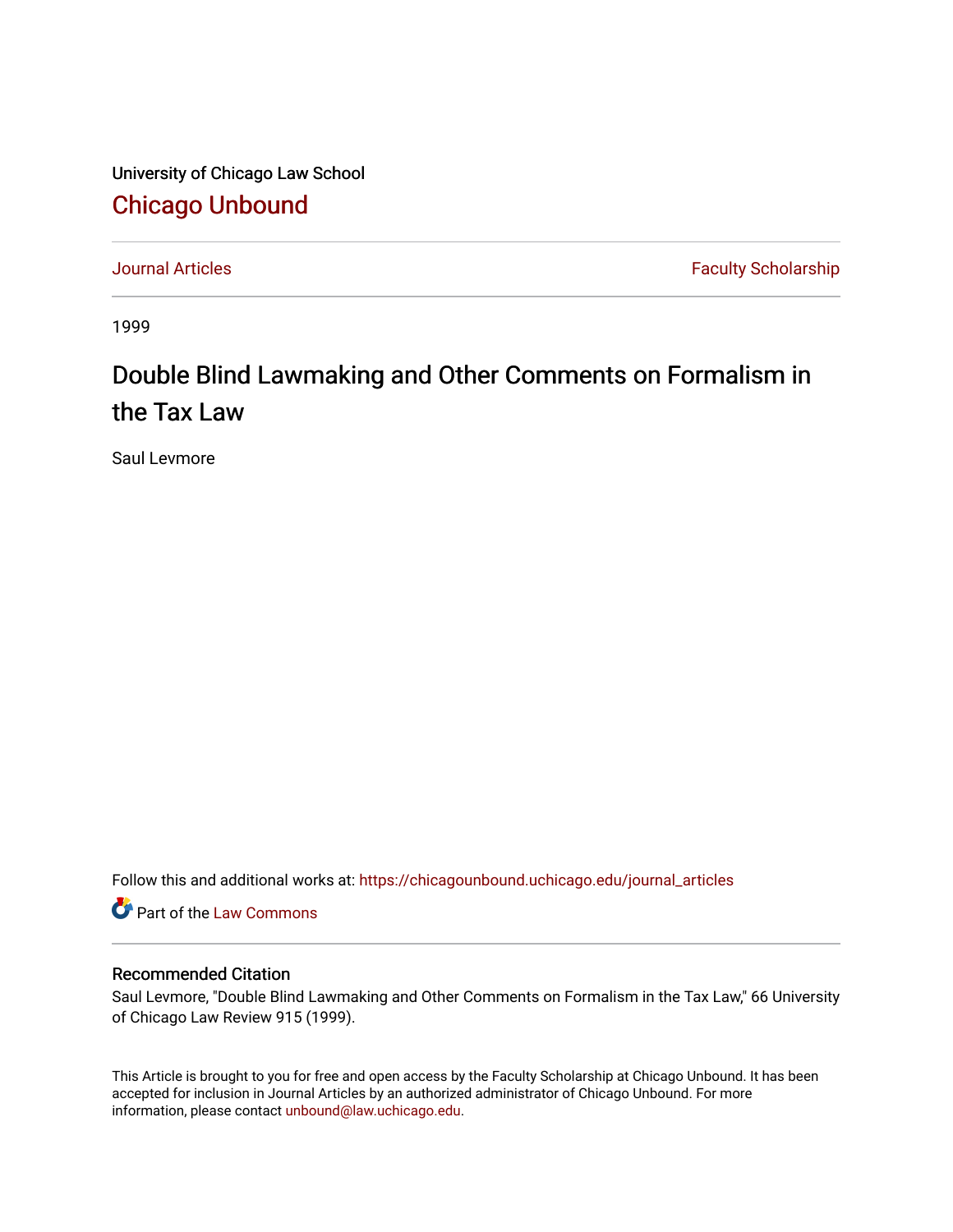## **Double Blind Lawmaking and Other Comments on Formalism in the Tax Law**

*Saul Levmoret*

David Weisbach's Article for this Symposium, *Formalism in the Tax Law,'* is intriguing and accomplished. It wastes no time in putting some meat on the skeleton of debates about formalism. I do not summarize it here. Readers will know that it emphasizes the one-way nature of anti-abuse rules; the possibility of a link between standards and simplicity; the idea that behavior will change (in tax law and perhaps in other legal fields where there is behavioral elasticity) in response to a "first mover's" rulemaking strategies; and the importance of thinking about discontinuities in rules because these gaps in tax law might stimulate arbitrage, litigation, and the like. In the end, we are convinced that tax law relies sensibly on anti-abuse rules of a fuzzy sort precisely because taxpayers are quite able to adapt their behavior once the government makes nonfuzzy first moves. Weisbach's clever way of putting this point is to say that in tax law there is the danger that the uncommon will become common. Slightly underinclusive rules become grotesquely so. Formalism, **if** we must put it that way in this Symposium, would encourage waste. In this Comment I address the one-way character of anti-abuse rules and then this problem of the uncommon becoming common.

#### I. ONE-WAY RULES

Weisbach hints that we ought to be suspicious of the one-way nature of the anti-abuse rules recently made a part of our tax code. The government insists that it can question the formalities used by a taxpayer in order to assert that the substance of the transaction suggests a different tax treatment than that claimed by the taxpayer. But the government does not normally allow for the possibility that the taxpayer might choose some formalities and then ask for a tax treatment that normally applies to different formalities, even though the substance of what the taxpayer did might have allowed the second set of formalities. Thus, if a corporate taxpayer redeems stock held by shareholders, the gov-

t William B. Graham Professor of Law, The University of Chicago Law School.

**<sup>&#</sup>x27;** David **A.** Weisbach, *Formalism in the Tax Law,* 66 U Chi L Rev **860 (1999).**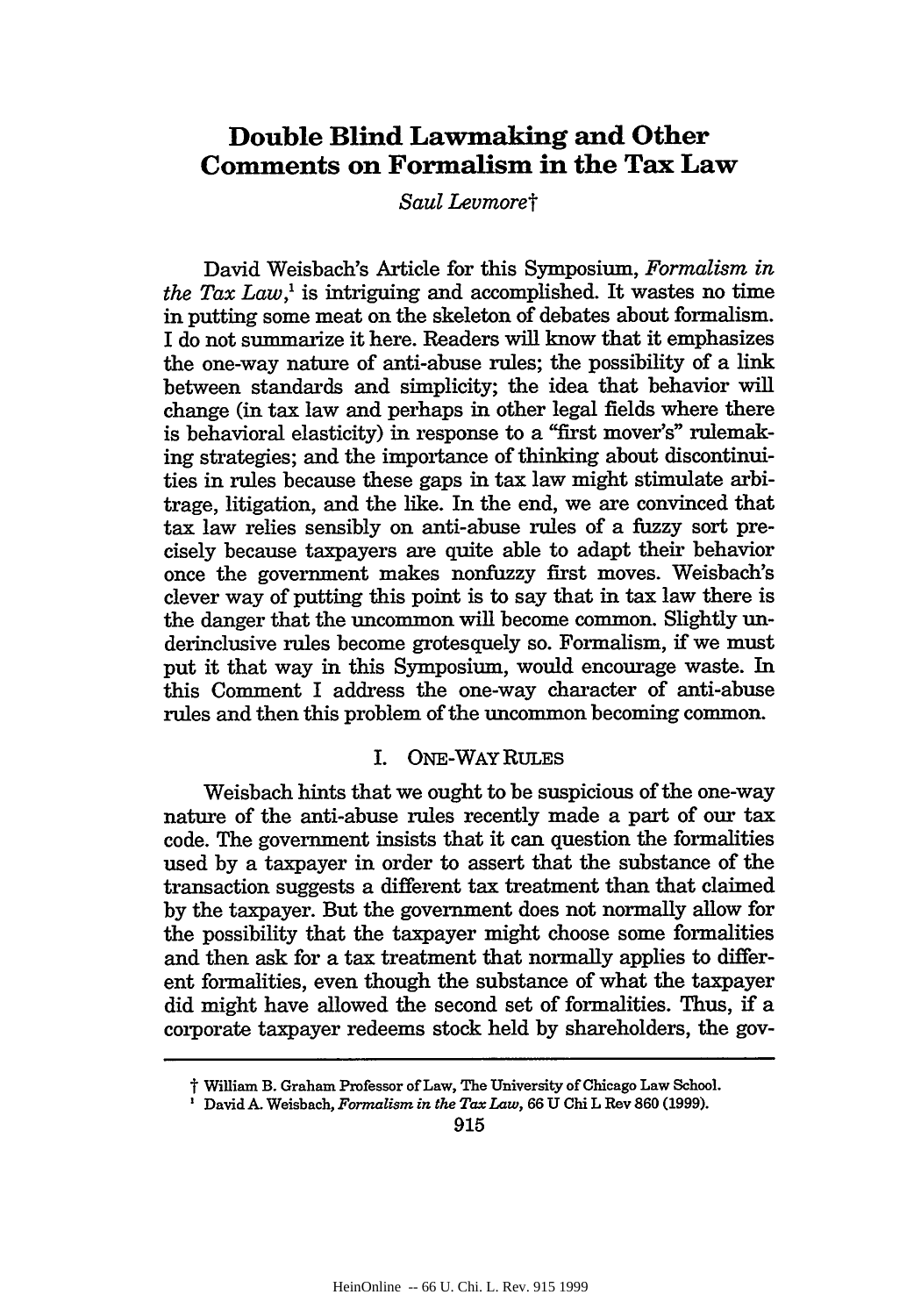ermnent might assert that the redemption was "really" a dividend. But **if** the taxpayer distributes dividends, the taxpayer is not normally allowed to claim later that "really" this dividend was a redemption. Similarly, a taxpayer that calls an entity a partnership cannot later assert that it was a corporation in substance, although the government might so recharacterize a business entity.

There is nothing remarkable about this characteristic of the anti-abuse rules. This is not a setting where we ought to expect symmetry in legal rules. Consider, for example, the one-way nature of private rules such as the rule in take-it-or-leave-it airline "contracts," which informs ticket holders that seats will be forfeited if passengers do not appear at the gate at least fifteen minutes before scheduled departure. Some restaurants and athletic clubs do the same; reservations are said to be held no more than fifteen minutes after the assigned times.

These rules are one-way in two ways. First, they are not symmetrical in the sense that the same fifteen minute rule is not applied to, or even expected of, the other party to the arrangement. If the passenger arrives in a timely fashion but the aircraft is late, the airline owes nothing. Indeed, it need not allow the passenger to back out of the contract. Similarly, the restaurant that pushes eager patrons to the bar for a long wait need not pay, though here the customer can withdraw easily, albeit without collecting reliance or other damages.

This asymmetry is sensible, as every contracts student learns, because there is no reason to think that the parties to any of these arrangements value time or inventory in an identical fashion. A given passenger might value her time more or less than the airline, such that she might (or might not) be willing to pay a premium for a reservation that came with the understanding that, in the event of delay, the airline would roll up a spare aircraft or would avoid delay by scheduling flights with unusually large margins of safety in terms of turnaround time. At present, no developed market exists for this sort of travel, but the point is that it is not clear that passengers would pay for it-and there is certainly no reason to think that the default rule in contracts should amount to an assumption that passengers value their time exactly as the airline values its passengers' timely presence. There may of course be some gain in arguing for such a rule. A doctor who announces that a missed appointment will cost the patient one hundred dollars might be amused or fooled into thinking it only fair or legal to refund that amount to the patient if the doctor is called elsewhere and does not materialize as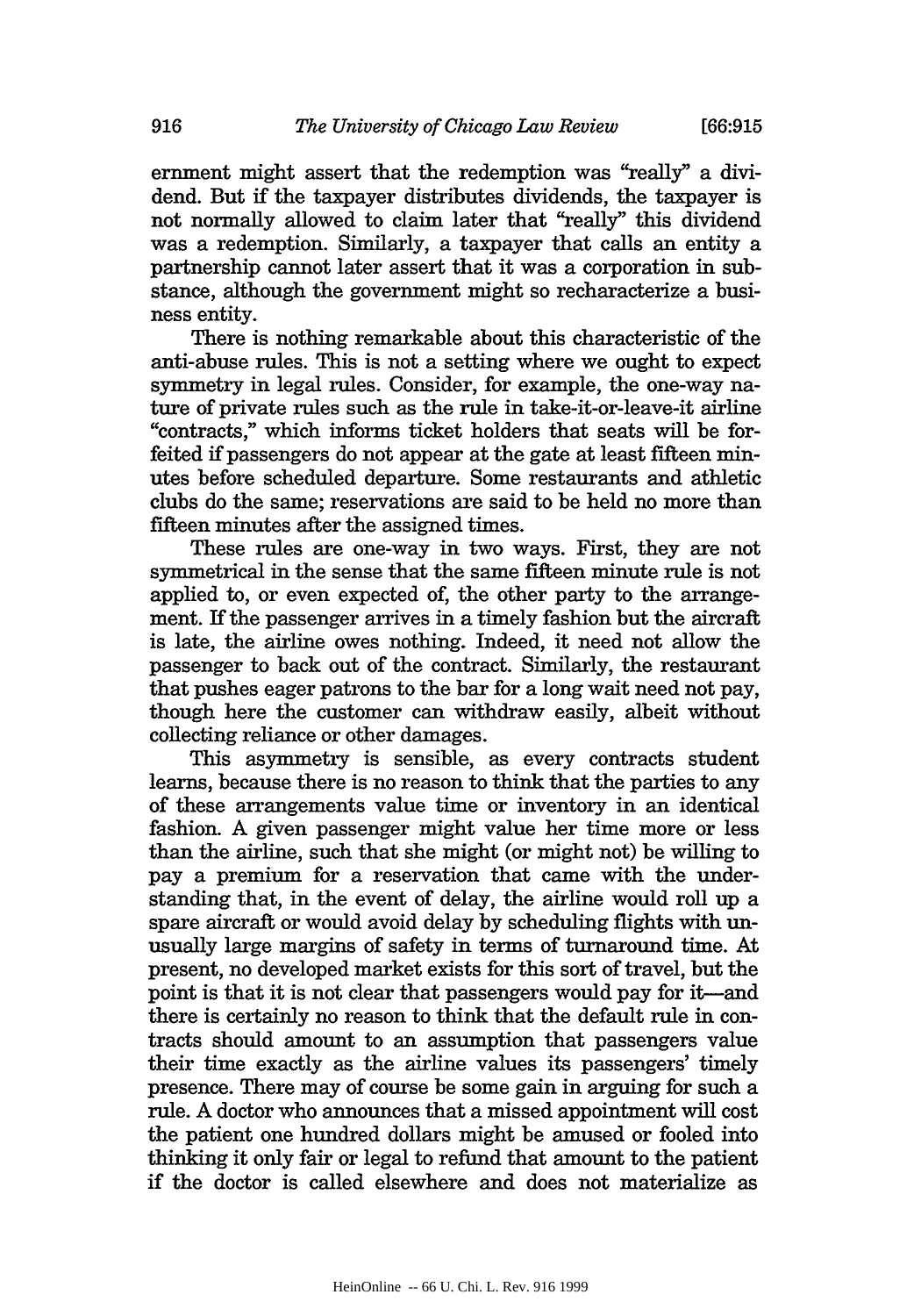**1999]**

promised. But most contracting parties recognize that unilaterally fashioned rules are just that. One-way rules are not normally suspect, and may not even be surprising.

Similarly, some taxpayers might well be willing to pay a great deal for an ability to elevate substance over form. They might be willing to pay for the ability to choose their form of doing business through a kind of "check the box" scheme. They might even be willing to pay more for the right to do this with the benefit of hindsight-an end of year election rather than an educated guess before doing business. But there is no reason to think that the average taxpayer would value this enough to compensate for the increased tax rates that all would need to pay for such a rule. The tax collector, like most airlines and restaurants, would likely "pay" more than would taxpayers for rules giving it flexibility and the right to insist that formalities are weapons to be used against taxpayers exclusively-never to be turned upon the tax collector by the taxpayers. The overwhelming majority of taxpayers, airline passengers, and restaurant patrons are, in an important sense, willing to accede to one-way anti-abuse rules.

Second, these anti-abuse rules are also one-way in that they are options for the rulemaker. An airline can hold passengers to their reservations if these passengers are late. It is even conceivable that an airline would refuse to seat a passenger even if it had empty seats or a delayed departure when the passenger was late, for such a practice might encourage early arrival next time when it matters. There is every reason to think that the airline is in the best position to make this judgment. Much in the same way, the government is not required to deny taxpayers their attempts to "abuse" formalities.

One-way anti-abuse rules are thus notable but not remarkable. Indeed, the one-way quality of the airline example might be described as a safe harbor. Setting aside "bumping" rules as they apply to overbooked flights, the airline's position is essentially that the passenger is safe if the passenger checks in fifteen minutes before the scheduled departure but that the passenger will often-but not always-do just as well coming a bit after that time. This is exactly what safe harbor rules do in tax law. The law might announce that in a corporate combination if old equity holders of a firm receive more than 50 percent of their consideration in new equity then they qualify for tax-free reorganization treatment.' It might state that a redemption of shares safely re-

**<sup>&</sup>quot;** See Rev Proc **77-37, 1977-2** Cum Bull 568, **569** (taking position that for ruling purposes at least **50** percent of consideration must be stock to qualify under **IRC §** 368(aX1)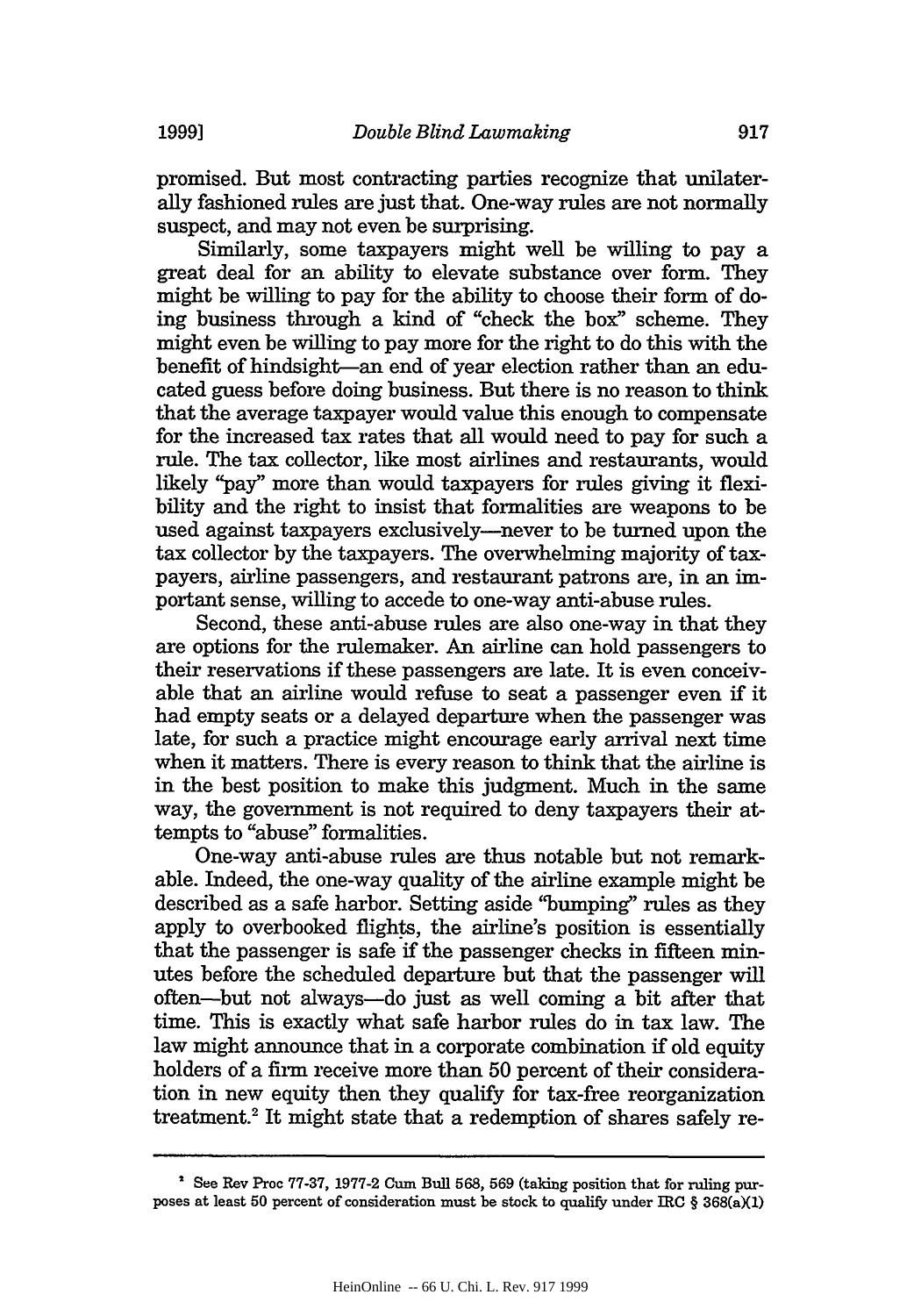**[66:915**

ceives exchange treatment if the shareholder's ownership percentage drops by a certain amount.<sup>3</sup> In such situations it is possible to enjoy the same favorable treatment outside of the safe harbor.4 But then one must argue or hope to show that the problem addressed in the Code is not raised by allowing the particular taxpayer to enjoy exchange treatment, reorganization treatment, or other such 'Tavors." The government behaves here exactly as do the airlines, offering a safe harbor but sometimes allowing for the same treatment outside the shelter of the harbor. By operating outside of the safe harbor, the taxpayer faces some risk and perhaps legal costs, but overall the safe harbor approach seems perfectly sensible.

Similar safe harbors exist in many areas of law. I refer to them not as proof that they belong in tax law as well, but rather as suggestive of the idea that, where one area of law resembles others, and especially where there is similarity to evolved, private arrangements, it is likely that the common feature is a desirable one. Having thus far referred to private arrangements, it may be useful to note a safe harbor in public law. Consider, for example, statutes of limitations, which normally provide safe harbors for those who wish for their claims to be regarded as timely. The limitation period may on the margin affect the pace at which potential litigants gather information as well as their inclination to abandon some other strategies for resolving disputes. The statutory period also promises a period during which potential litigants need not rush their claims or fear dismissal for tardiness. If there were no such certain periods for bringing claims-which is to say if applications of and disputes about laches or seemingly untimely claims dominated the landscape-then the absence of a safe harbor would likely encourage earlier unnecessary filings.

#### II. DOUBLE BLIND RULES

I turn to the dynamic nature of tax law and taxpayer adaptations, and to the claim that the uncommon becomes common. There is no need to dwell on the question of whether this danger or feature is unique to tax law. Indeed, my suggestion in this Sec-

<sup>(1976).&</sup>lt;br>See IRC  $\S$  302(b)(2) (1994) (applying exchange treatment if percentage of voting stock held by shareholder falls **by** more than 20 percent and to a point below 50 percent).

**<sup>&#</sup>x27;** See **IRC** § **302(b)(1)** (providing exchange treatment for redemptions "not essentially equivalent to a dividend" even though they do not meet the ownership drop formalized in the safe harbor of section  $302(b)(2)$ ). The same might be said of IRC §  $368(a)(1)(A)$ , which allows for reorganization treatment in transactions that are less well defined ("a statutory merger or consolidation") than those provided for later in subsections  $(a)(1)(B)-(C)$ .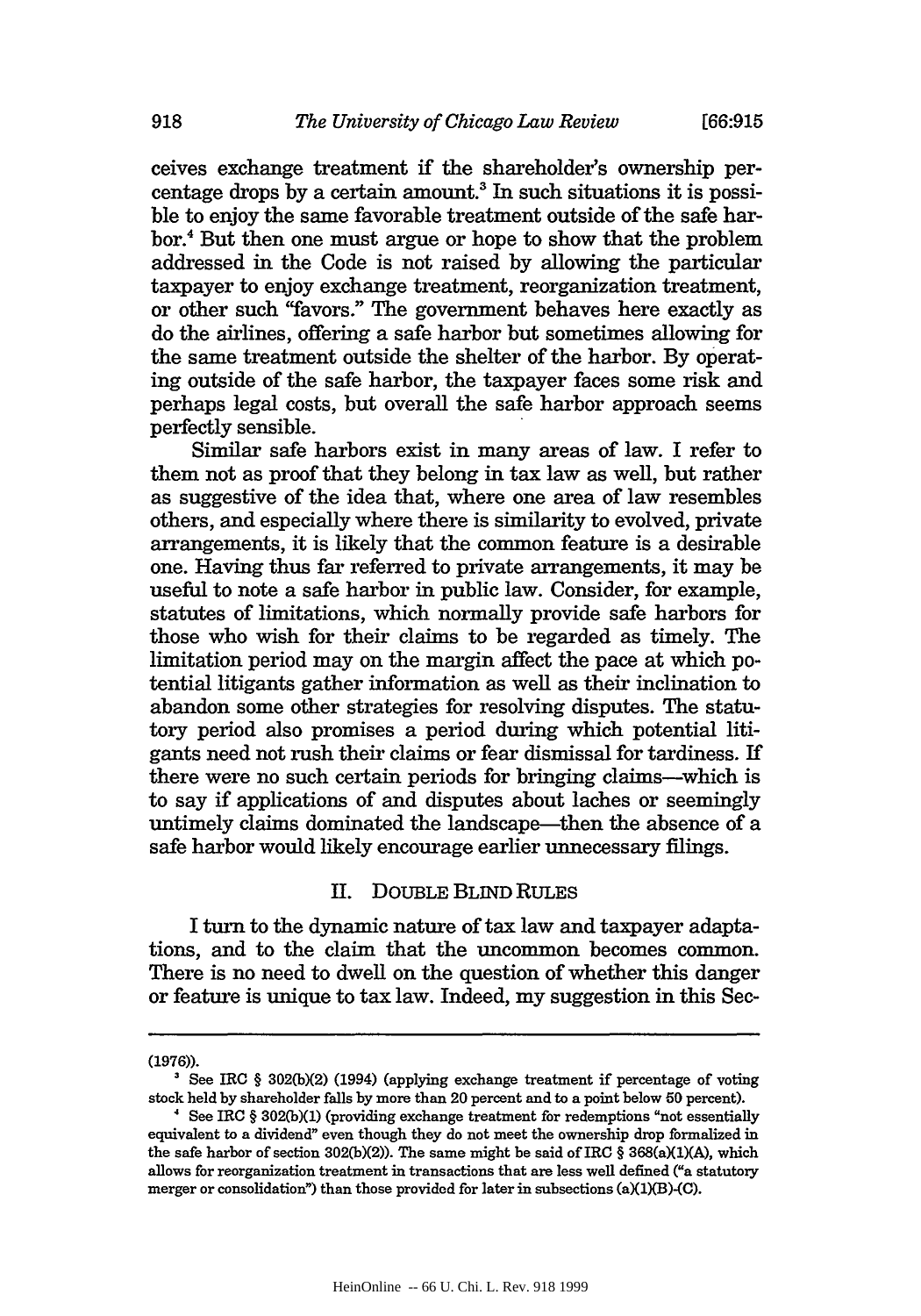tion increases in value if the uncommon often (inefficiently or undesirably) becomes common in response to rulemaking. If the problem is that the government as rulemaker suffers from a kind of first-mover disadvantage, because taxpayers design their transactions to avoid the known rules, then consider what would happen **if** the government denied taxpayers information about these rules. Of course, if taxpayers fashioned their transactions and *then* the government designed its rules, the problem **(if** it is a problem) would be reversed. Taxpayers would have the firstmover disadvantage and there would be the danger that the government would draft inappropriate rules in order to collect more revenue. From an efficiency perspective, taxpayers might be overly constrained because of their fears about the likely content of the second mover's rules. In an important sense, this is the objection to some retroactive rulemaking. A government that can pass rules with retroactive application enjoys the position of second mover, for better and for worse.<sup>5</sup>

Imagine now a scheme in which the government wrote the rules, but withheld complete information about their content. Thus, the government might announce that there would indeed be capital gains treatment for assets held somewhere between three months and five years, but that the precise holding period would not be revealed until after the end of the tax year. Taxpayers would lose their second mover advantage but so would the government. This application of double blind rules falls somewhere in between current practice and strong-form retroactivity. The government must draft these rules without complete knowledge of taxpayers' transactions but in turn taxpayers must act with incomplete knowledge of the rules they wish to avoid (or enjoy). Note that the five-year upper bound in the illustration offers a safe harbor; double blind rules can retain the advantages of safe harbors.<sup>6</sup> Weisbach's Article might serve as a useful reminder that there is room for some creativity and experimentation with double blind rules. And if this is not the case, which is

**<sup>&#</sup>x27;** See Saul Levmore, *The Case for Retroactive Taxation,* 22 **J** Legal Stud **265** (1993); Daniel **N.** Shaviro, *The Law and Economics of Tax and Other Retroactivity* (Nov **1998)** (unpublished manuscript on file with U Chi L Rev).

<sup>&</sup>lt;sup>6</sup> Double blind rules are not entirely unknown. Thus, there is the idea, offered some time ago by Jeffrey O'Connell, that settlements might be promoted **by** offering parties a means of avoiding the danger that they reveal weakness by making a settlement offer. **Of**fers can be communicated to a third party who announces when two disputing parties have generated a range for settlement. Different rules for establishing settlement points can be agreed to in advance of these blind offers. For some formal exploration of the idea, see Robert H. Gertner and Geoffrey P. Miller, *Settlement Escrows,* 24 J Legal Stud **87** (1995) (arguing in favor of double blind settlement resolution).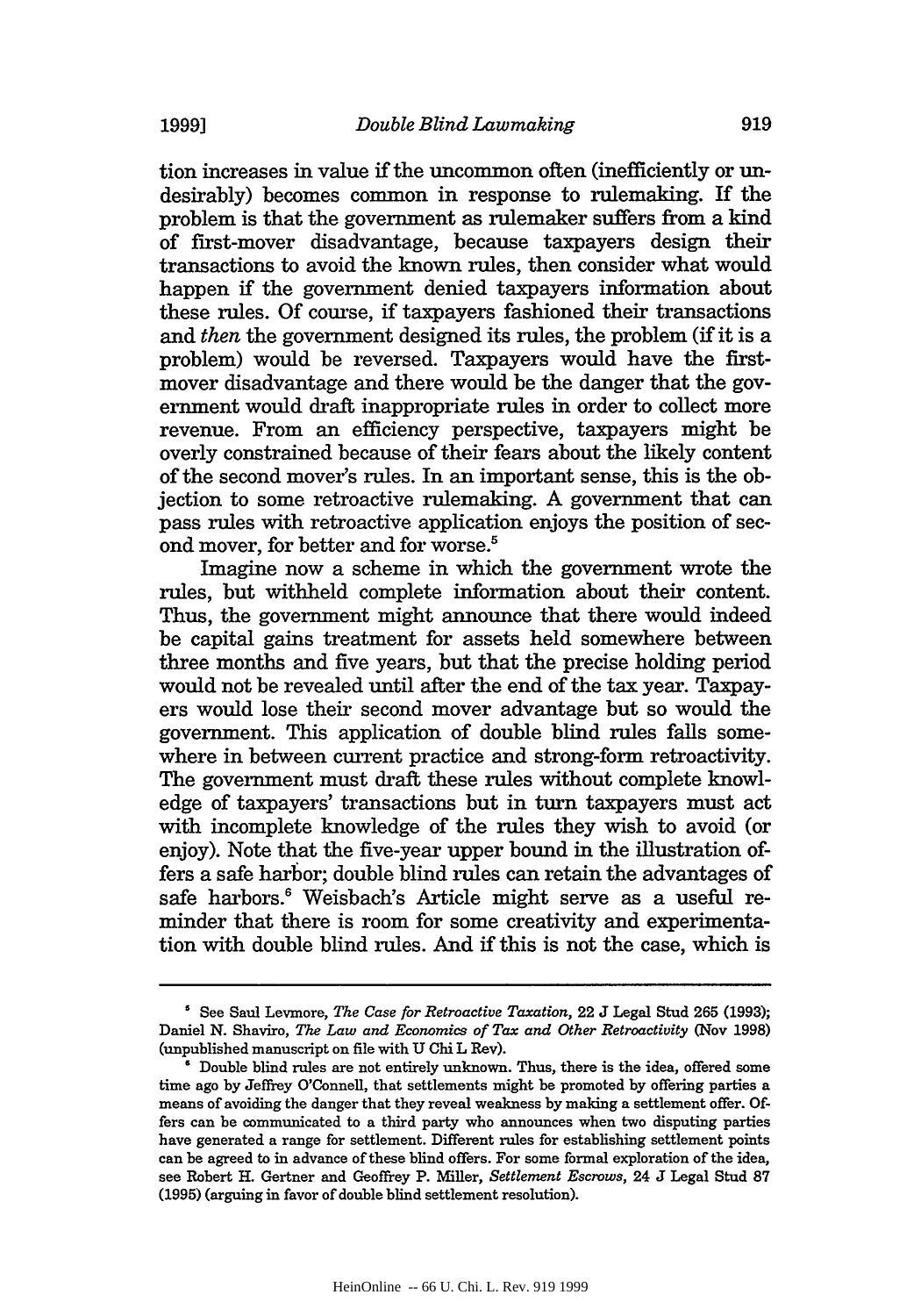**[66:915**

to say if it is unlikely that less information is here better than more, then perhaps the concern with the uncommon becoming common is misplaced. The dynamics of adaptation may be annoying but not terribly inefficient.

There is, moreover, a sense in which our tax law (not to mention other law) has long ago taken steps toward this double blind rulemaking strategy. We often see a fuzzy statute generating adaptive behavior by those it regulates and, in turn, by regulators-but then judges intervene and turn the earlier standards into ex post rules, or at least half-rules in the form of safe harbors. These rules may come too late to provide taxpayers with certainty, but they do offer an advantage in terms of decreasing reporting and enforcement costs. We might think of this tradition of midstream judicial rulemaking as reflecting or even encouraging a kind of double blind strategy as between regulators and those who are regulated.

#### III. A NOTE ON DISCONTINUITIES

If a motorist who exceeds the speed limit of 55 pays a huge penalty when nabbed going 56 miles per hour, but one who drives 55 pays nothing, then in the face of uncertainty motorists may drive not 55 but 45 miles per hour. In this example a discontinuous liability rule appears to lead to excessive precautions. But in other cases there will be less uncertainty as to the accuracy of the factfinder or one's own speedometer, or perhaps the liability rule will be discontinuous but damages will be calculated incrementally. If the speedster pays in damages only the *extra* costs associated with driving 56 rather than 55, then there is no serious discontinuity to avoid. Weisbach properly leads the reader to the counterintuitive idea that "cliffs," or discontinuities, do not necessarily lead to more precautions.'

Still, since discontinuities may lead to "excessive" avoidance strategies, Weisbach is surely correct to point out that rules are generally more discontinuous than standards.<sup>8</sup> We should note that this comparison may be the source of safe harbors' valuesafe harbors minimize the problem of discontinuities. There is also the interesting claim that discontinuities generate arbitrage or inefficient offsetting positions. Here I would simply add the observation that ex post rules (where the government is the second mover or perhaps the double blind mover whose rules are unknown until afterward) might not generate arbitrage. In any

Weisbach, 66 U Chi L Rev at 873 (cited in note 1).

 $J$  Id at 874.